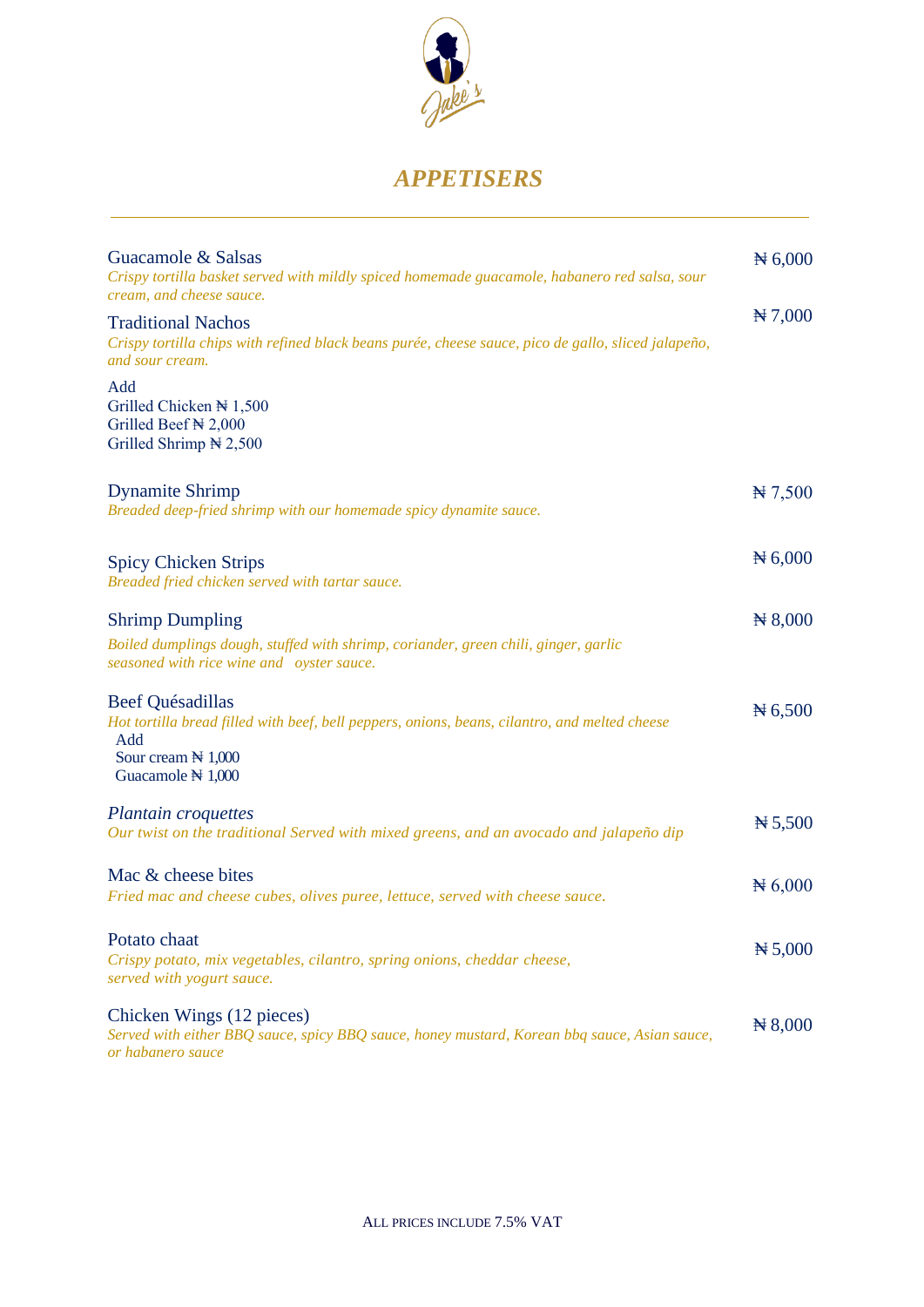

| Chicken Caesar Salad<br>Grilled chicken with tossed lettuce in a homemade creamy Caesar dressing,<br>parmesan, and croutons.                          | $\# 6,000$         |
|-------------------------------------------------------------------------------------------------------------------------------------------------------|--------------------|
| Spicy Thai beef salad<br>Grilled beef, mix greens, avocado, cherry tomato, red onion, cucumber, cilantro, cashew nuts<br>served with spicy Thai sauce | $\cancel{H}$ 7,000 |
| Shrimp salad<br>Grilled shrimp, avocado, cherry tomato, spring onion, fresh ginger, sweet corn,<br>mix greens served with lemon mustard sauce.        | $\cancel{H}8,000$  |
| Tabouleh quinoa salad<br>Steamed white quinoa, fresh tomato, onions, parsley, mint leaves served<br>with sour grapes sauce                            | $\cancel{H}$ 6,000 |
| <b>Crab Salad</b><br>Crab, cucumber, carrots, cabbage, ginger, and<br>green onions served with our homemade teriyaki<br>mayonnaise sauce.             | $\cancel{H}$ 6,500 |

### *SOUPS*

| Onion soup                                                                 | $\cancel{H}$ 6,000 |
|----------------------------------------------------------------------------|--------------------|
| Topped with melted mozzarella cheese and served with<br>french toast.      |                    |
| Creamy chicken soup<br>Served with lemon slice and french toast.           | $\cancel{H}$ 7,000 |
| Manchow soup<br>Ginger, coriander, garlic, onion, shrimp and green chilli. | $\cancel{R}8,000$  |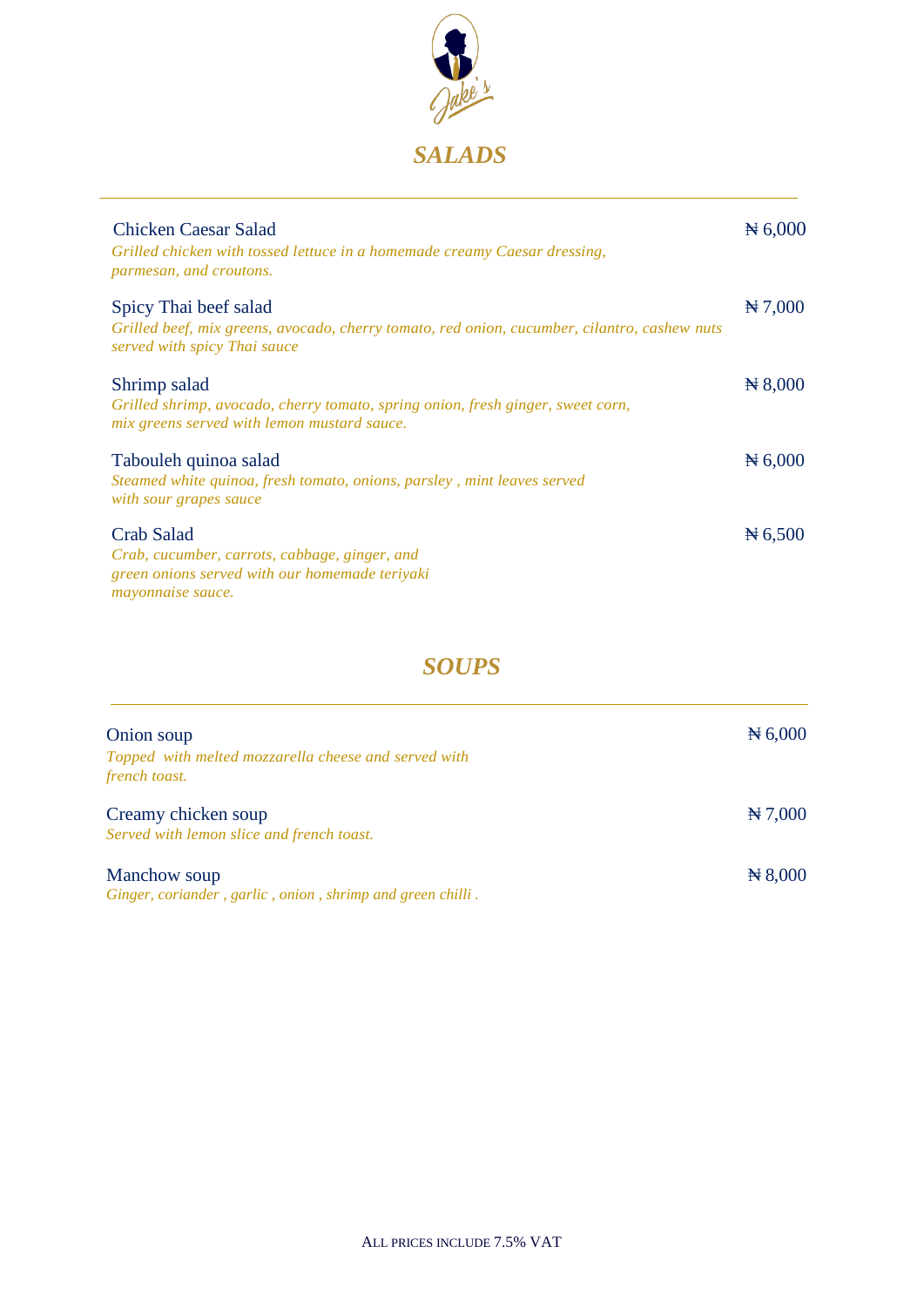

## *BURGERS AND SANDWICHES*

| Jake's burger<br>Beef patty with blueberry jam, basil mayonnaise, grilled tomatoes and onions, chips,<br>and Gouda cheese served with French fries.                                   | $\cancel{R}8,000$  |
|---------------------------------------------------------------------------------------------------------------------------------------------------------------------------------------|--------------------|
| Beef mozzarella burger<br>Beef patty with sweet chili mayonnaise, crispy mozzarella, pickles, lettuce, grilled tomatoes and<br>onions, served with French fries.                      | $\cancel{H}$ 7,500 |
| Buttermilk chicken burger<br>Crispy chicken breast with dill mayonnaise, red cabbage, guacamole sauce, cheddar<br>cheese, pickles, tomatoes, onions served with French fries.         | $\cancel{H}$ 7,000 |
| Mushroom chicken burger<br>Grilled chicken breast, with homemade peri peri mayo, melted gouda cheese, lettuce, tomato,<br>onions, pickles, sauteed mushroom served with French fries. | $\cancel{H}$ 6,500 |
| Jake's club sandwich<br>Sous vide chicken with toasted bread, mayonnaise, lettuce, pickles and tomatoes, fried<br>eggs, served with French Fries.                                     | $\cancel{H}$ 6,500 |
| <b>Fish Tacos</b><br>served with guacamole, salsa, chilly chips topped with yogurt<br>and French fries.                                                                               | $\cancel{H}$ 7,000 |
| croque monsieur<br>Sliced bread loaf, stuffed with mornaie sauce, mozzarella cheese, turkey ham served with small<br>green salad and French fries.                                    | $\cancel{H}$ 7,000 |

### *FAJITAS*

*All fajitas are served with guacamole, sour cream, Charros beans, salsa, and flour tortillas.*

Please choose from one of the following:

| Shrimp       | Chicken             | <b>Beef</b>         |
|--------------|---------------------|---------------------|
| $\pm 15,000$ | $\cancel{H}$ 13,000 | $\cancel{H}$ 14,000 |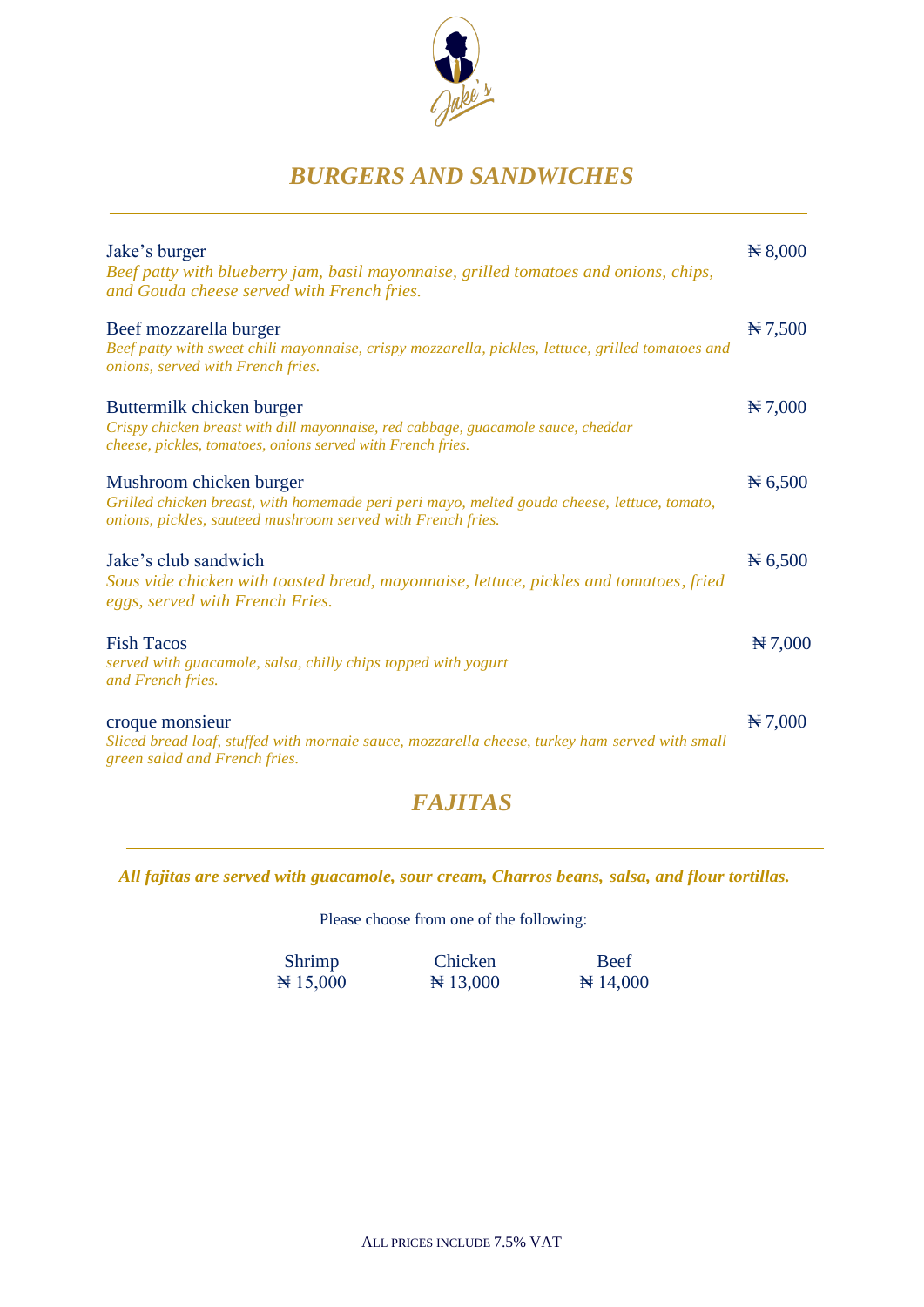

# *MAIN MENU*

| <b>Fish with Jollof Rice</b><br>Fish fillet served with mild spicy seasoned jollof rice.                                                                 | $\cancel{H}$ 13,000  |
|----------------------------------------------------------------------------------------------------------------------------------------------------------|----------------------|
| Shrimp Yakisoba Noodles<br>Egg noodles, grilled shrimp, bell peppers, carrots, spring onion, our homemade yakisoba<br>sauce                              | $H\,9,000$           |
| Manchurian fish<br>Fried fish, chilli sauce, garlic, fresh ginger, red onions, bell peppers, broccoli, served with<br>white rice.                        | $\cancel{H}$ 11,000  |
| Wild mushroom linguine<br>Cepe and mourille Wild mushroom, fresh mushroom, fresh cream, parmesan cheese,<br>spring onions.                               | $\cancel{H}$ 7,000   |
| Lasagna<br>Bechamel sauce, Bolognese sauce, topped with melted cheese                                                                                    | $\cancel{H}$ 7,000   |
| <b>Lamb Chops</b><br>Grilled lamb chops served with mashed potatoes and mixed vegetables.                                                                | $\cancel{1}$ 24,000  |
| Beef ribs (serves 2 people)<br>Braised short beef ribs served with creamy mashed potato, leeks, and balsamic glaze                                       | $\cancel{14}$ 35,000 |
| Chicken curry<br>Grilled chicken, bell peppers, red onions, curry sauce, broccoli, pineapple cubes, coconut milk<br>served with white rice.              | $\cancel{H}$ 9,000   |
| Teriyaki chicken<br>Grilled chicken, red onions, fresh ginger, carrots, broccoli, teriyaki sauce served with white<br>rice.                              | $H\,9,000$           |
| Mongolian beef<br>Beef chunks, ginger, scallions, garlic, soya, served with white rice                                                                   | $\cancel{H}$ 11,000  |
| Grilled Jumbo Shrimp<br>Grilled jumbo shrimp served with spicy soya tomato sauce, mashed plantain                                                        | $\cancel{H}$ 14,000  |
| <b>Ribeye Steak</b><br>Grilled ribeye steak with homemade seasoning, served with French fries and a small salad                                          | $\cancel{1}$ 22,000  |
| Salmon a la Veracruzana<br>Pan seared salmon fillet in tomato sauce with capers and green olives,<br>served on carrot ginger purée                       | $\cancel{16,000}$    |
| Lamb shank                                                                                                                                               | $\cancel{10000}$     |
| Braised lamb shank, cooked with honey and rosemary balsamic, served with creamy gratin dauphinois.                                                       |                      |
| Sweet and sour shrimp<br>Fried shrimp with tempura flour, sweet and sour sauce, onion, fresh ginger, bell peppers, pineapple,<br>served with white rice. | $\cancel{12,000}$    |
| ALL PRICES INCLUDE 7.5% VAT                                                                                                                              |                      |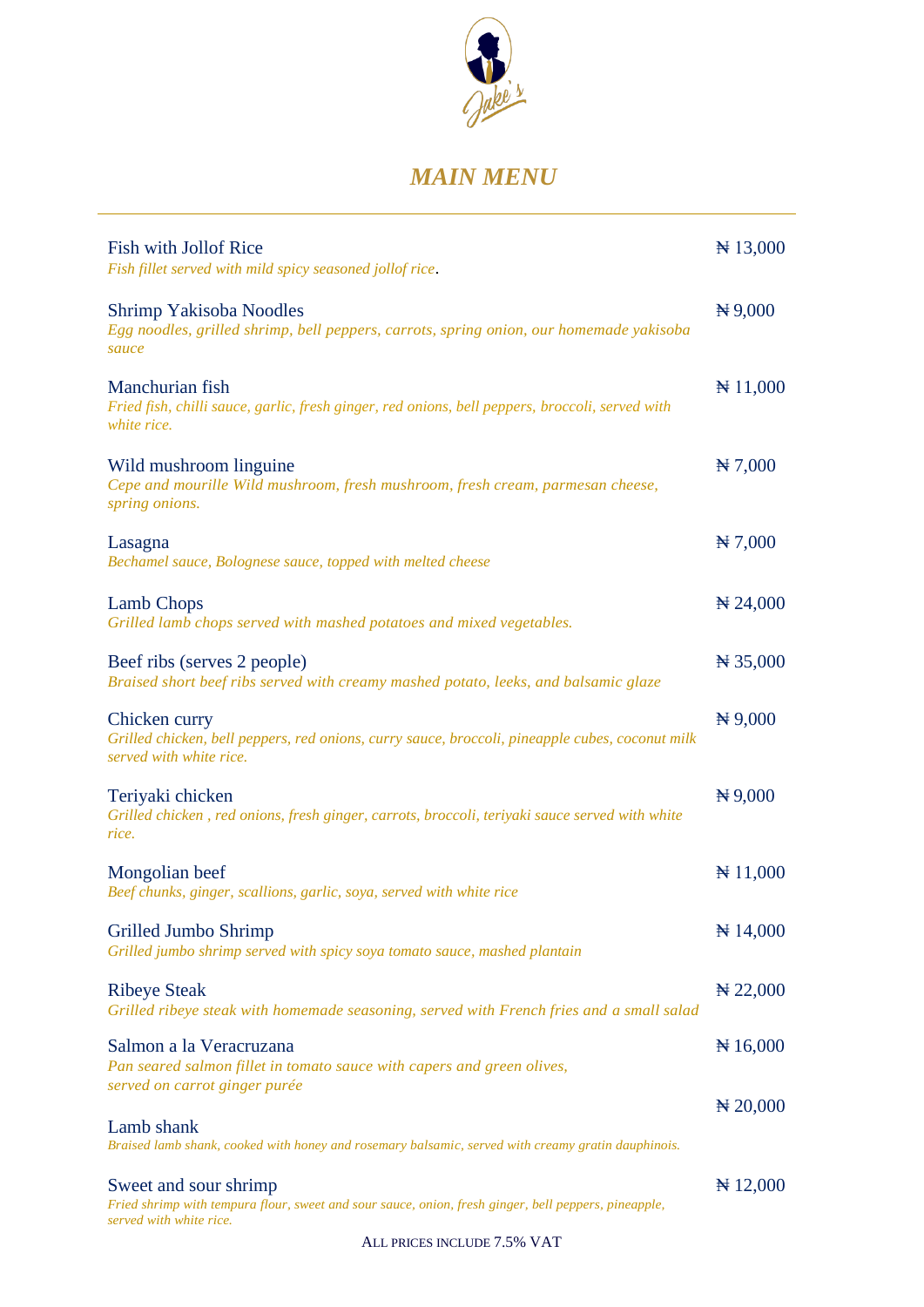

# *SIDES*

| <b>French fries</b>    | $\cancel{R}$ 2,500 |
|------------------------|--------------------|
| Fried plantain         | $*2,000$           |
| Jollof rice            | $*2,000$           |
| White rice             | $*2,000$           |
| <b>Mashed potatoes</b> | $\cancel{R}$ 2,500 |
| Mashed plantain        | $\cancel{R}$ 2,500 |
| Sautéed vegetables     | $*2,000$           |
| Sautéed mushrooms      | $\cancel{H}$ 5,000 |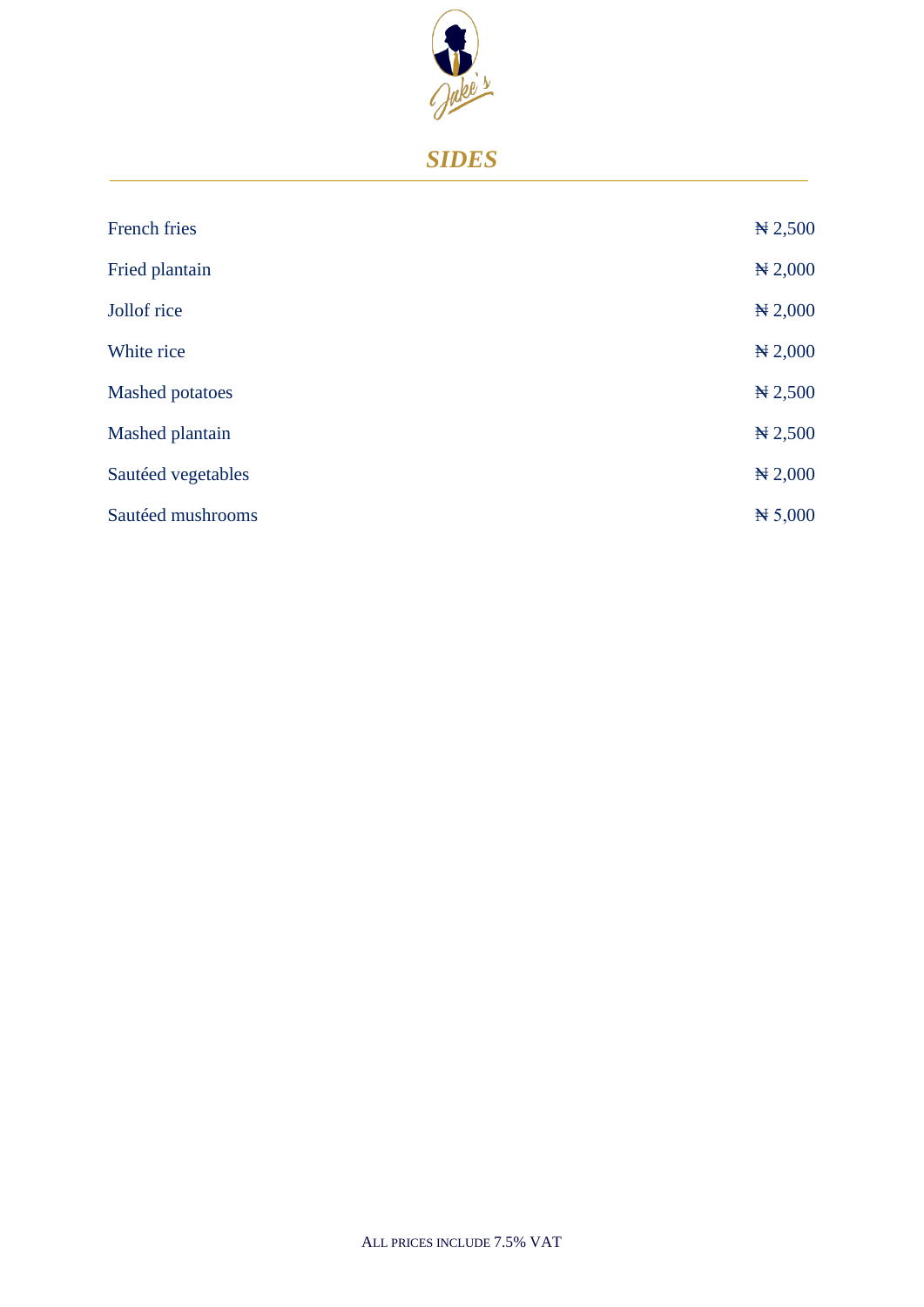

| <b>Chocolate Fondant</b><br>A crisp chocolate shell with a hot and silky<br>chocolate center, served with vanilla ice cream.                          | # 6,000            |
|-------------------------------------------------------------------------------------------------------------------------------------------------------|--------------------|
| Pain Perdu<br>Caramelized baked French toast<br>Served with vanilla ice cream.                                                                        | $\cancel{H}$ 6,000 |
| <b>Ice Cream</b><br>Vanilla, chocolate                                                                                                                | $\cancel{1}$ 2,000 |
| Sorbet<br>Please ask a member of the staff for the available<br>seasonal fruit options                                                                | $\cancel{+}$ 2,000 |
| Cheesecake<br>Served with berry jam.                                                                                                                  | $\cancel{H}$ 6,000 |
| <b>Tiramisu</b><br>An Italian dessert consisting of layers of sponge cake soaked in coffee and rum,<br>with powdered chocolate and mascarpone cheese. | $\cancel{H}$ 5,500 |
| Crème Brûlée<br>creamy vanilla topped with caramelized sugar.                                                                                         | # 5,500            |
| Frozen lotus vanilla cake<br>Lotus crumble, vanilla ice cream                                                                                         | $\cancel{H}$ 6,500 |
| banana spring roll<br>Crispy banana roll served with hot chocolate sauce and vanilla ice cream.                                                       | $\cancel{H}$ 5,000 |
| Chocolat mou<br>Chocolate ice cream topped with whipping cream and chocolate sauce                                                                    | # 5,000            |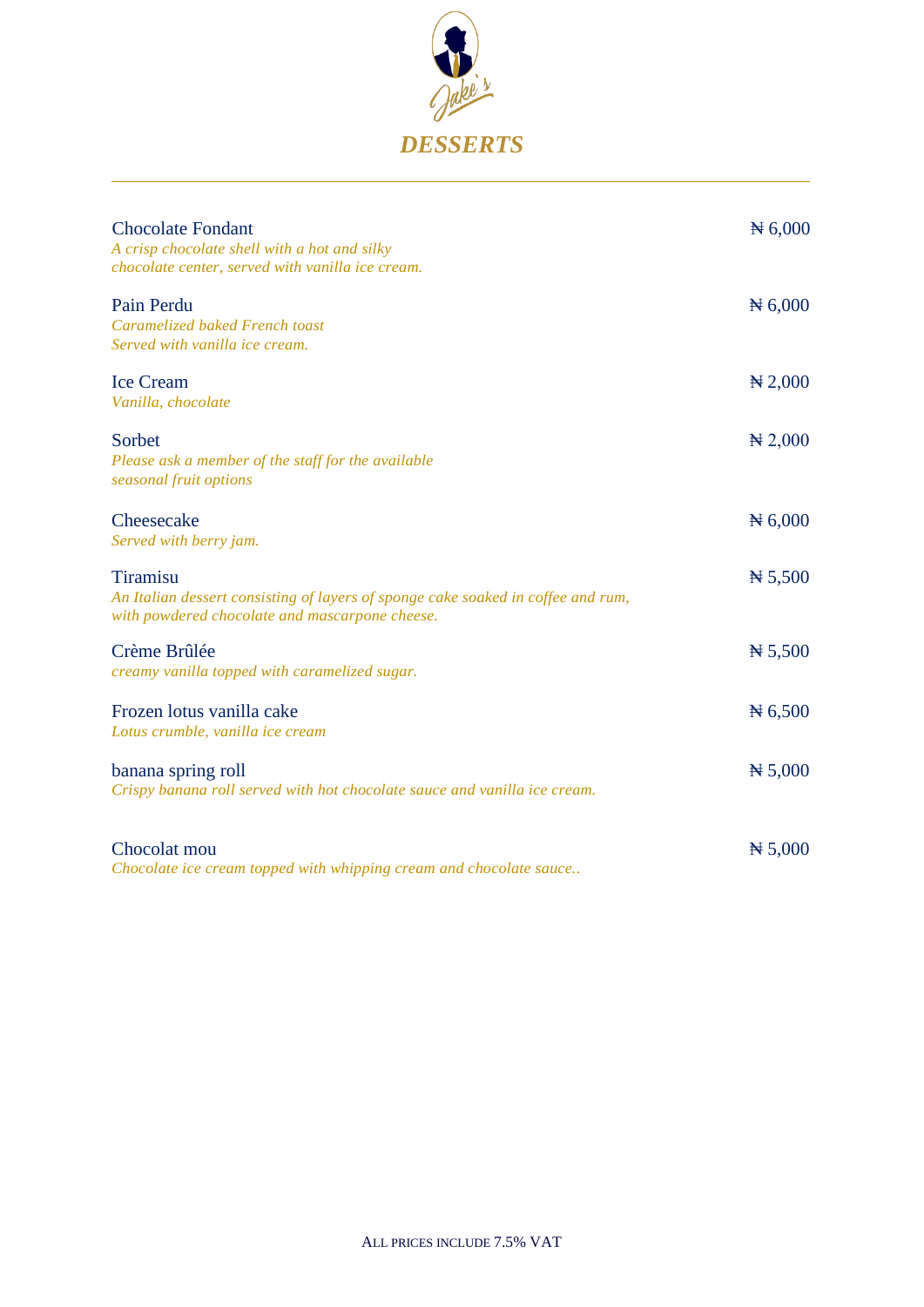

### *BEVERAGES*

#### **Cold Beverages**

| Water:                   |                    |
|--------------------------|--------------------|
| Large                    | # 1,500            |
| Small                    | # 1,000            |
| <b>Soft Drinks</b>       | $H\approx 1,500$   |
| Juice:                   |                    |
| Large                    | #4,000             |
| Small                    | $H\approx 1,500$   |
| Fresh Juice              | $\cancel{R}$ 2,500 |
| <b>Cranberry Pitcher</b> | # 5,000            |
| <b>Energy Drink</b>      | $H\,3,000$         |
| <b>Hot Beverages</b>     |                    |
| Americano                | #2,000             |
| <b>Single Espresso</b>   | #2,000             |
| Double Espresso          | #3,000             |
| Cappuccino               | #3,000             |
| Tea                      | # 1,000            |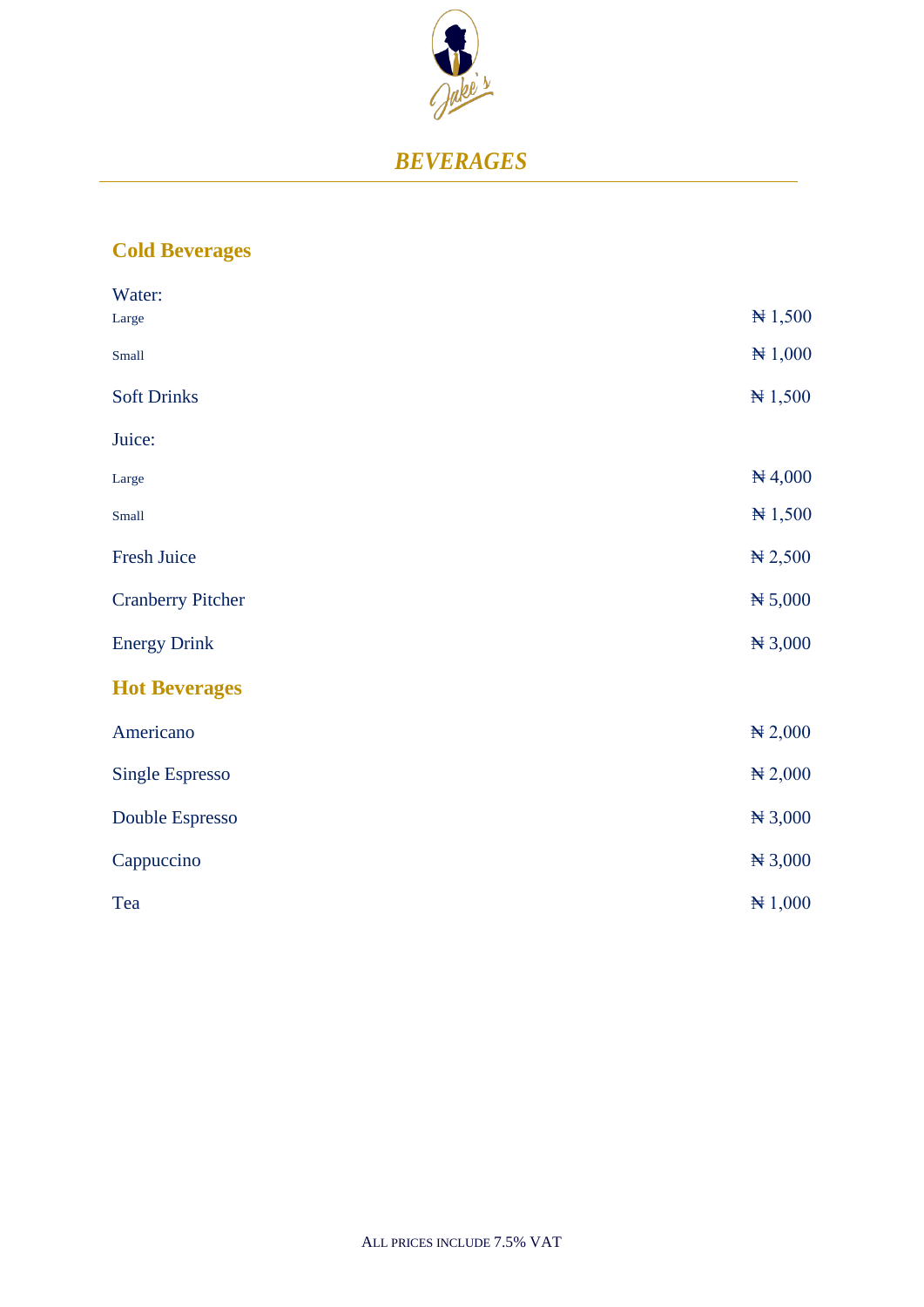

| California roll<br>Crab, avocado, cucumber                                                       | # 5,000    |
|--------------------------------------------------------------------------------------------------|------------|
| Crabi shrimps<br>Mango, shrimps, Spicy mayo, crab                                                | # 5,000    |
| Crab mix<br>Crab, spicy mayo, sesame, avocado                                                    | $\#$ 4,500 |
| <b>Avocado Salmon</b><br>Avocado, Salmon, green onion                                            | # 5,500    |
| Spicy tuna<br>Mix of tuna with Tugarachi and chili oil.                                          | # 5,500    |
| Teriyaki Tuna<br>Tuna, green mango                                                               | # 5,000    |
| <b>Maguro</b><br>Tuna, avocado, crispy wrapped ginger                                            | # 6,000    |
| Volcano roll<br>White fish, tuna, salmon, Tobiko wrapped                                         | # 6,000    |
| Dragon roll<br>Shrimp Tempura, avocado, Tobiko, salmon                                           | # 6,000    |
| Crispy salmon<br>Salmon, spicy mayo, crispy wrapped                                              | # 5,500    |
| Spicy salmon<br>Salmon, Tugarachi, chili oil.                                                    | # 5,500    |
| Cheese salmon<br>Avocado, salmon, cucumber, cream cheese.                                        | # 6,000    |
| Florida roll<br>Shrimp, avocado, cucumber, carrots.                                              | # 5,000    |
| Salmon skin<br>Salmon skin, avocado, crab                                                        | # 5,000    |
| Tuna tartare<br>Tuna special mix,                                                                | # 5,500    |
| Firecracker roll<br>Tuna, jalapeno, cucumber, mango, sesame oil.                                 | # 5,500    |
| Crocodile maki<br>Tuna, white fish, crab inside, crispy with coriander and spring onion outside. | # 6,500    |
| Jalapeno twin roll<br>Tobiko and jalapeno outside, salmon, mayo, spring onion inside.            | # 5,500    |